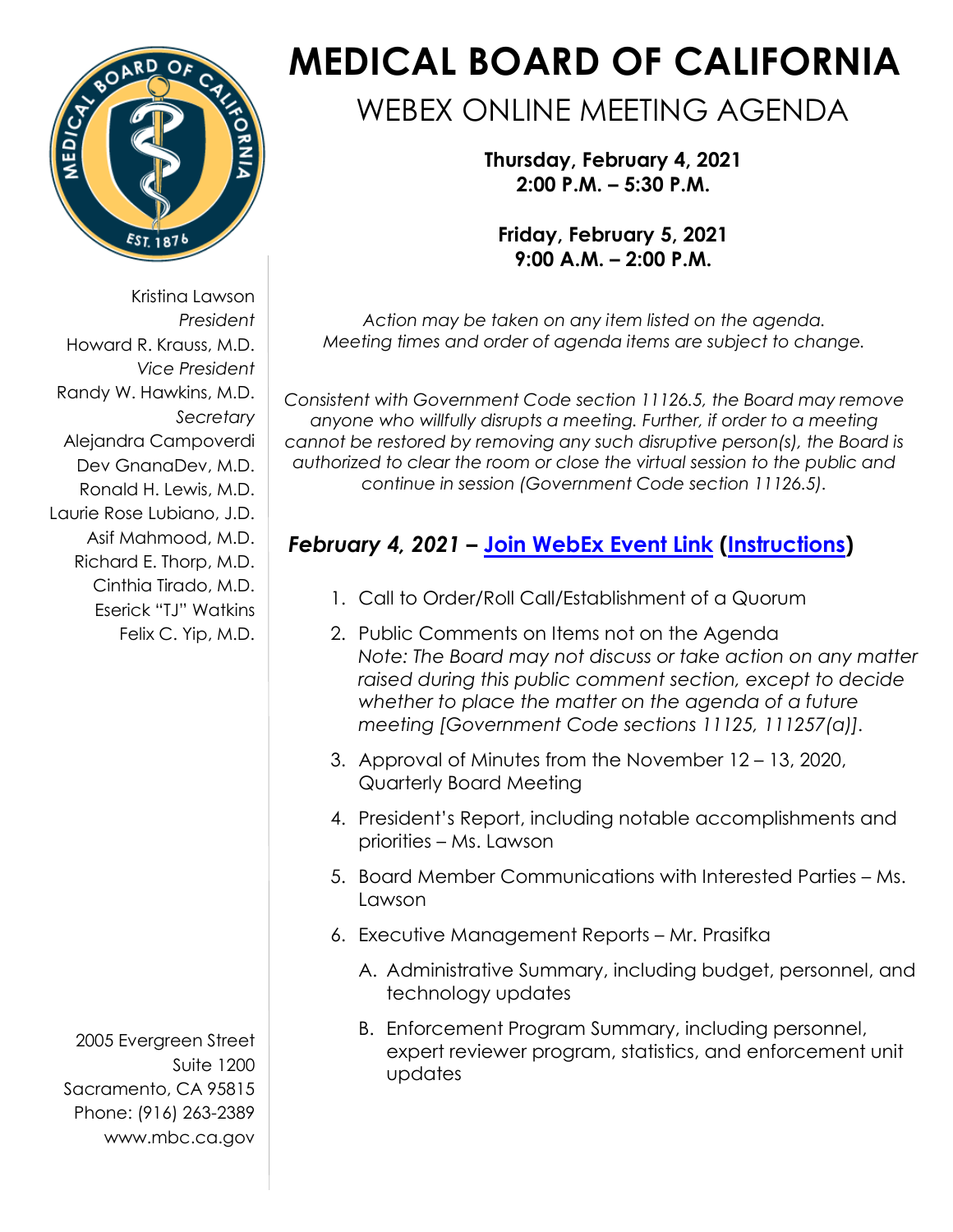C. Licensing Program Summary, including personnel, statistics, and licensing unit updates

- 7. Update on the Sunset Review Process Mr. Prasifka
- 8. Update on the State's Response to COVID-19 Mr. Prasifka
- 9. Discussion and Possible Action on Amendments to Existing Law Under Business and Professions Code (BPC) to Foster Efficiency with Licensure Application and Renewal Processes – Mr. Varghese
- 10.Update from the Attorney General's Office Ms. Castro
- 11.Update from the Health Quality Investigation Unit Ms. Nicholls
- 12.Update from the Department of Consumer Affairs Ms. Holmes
- 13.Discussion and Possible Action on Legislation/Regulations Mr. Bone
	- A. 2021 Legislation
		- 1. SB 48 (Limón) Dementia and Alzheimer's Disease
		- 2. SB 57 (Wiener) Controlled Substances: Overdose Prevention Program
	- B. Regulatory Actions
		- 1. Physician Health and Wellness Program, 16 CCR Sections 1357.10, 1357.11, 1357.12, 1357.13, 1357.14, 1357.15, and 1357.16
		- 2. Notice to Consumer, 16 CCR Sections 1355.4, 1378.5, 1379.4, and 1379.58
		- 3. Postgraduate Training Requirements, 16 CCR Sections 1320 and 1321
		- 4. Rehabilitation/Substantial Relationship Criteria, 16 CCR Sections 1309, 1360, 1360.1, 1360.2, 1379.68, 1379.70, and 1379.72
- 14.Update on Mexico Pilot Program Mr. Prasifka

#### **Recess**

#### *Friday, [February](https://dca-meetings.webex.com/dca-meetings/onstage/g.php?MTID=e8a90e75c66fc5328e7fef139f5cd73f0) 5, 2021 – [Join WebEx Event Link](https://dca-meetings.webex.com/dca-meetings/onstage/g.php?MTID=e8a90e75c66fc5328e7fef139f5cd73f0) [\(Instructions\)](https://www.mbc.ca.gov/Download/User-Guides/HowToJoinAWebExEvent.pdf)*

*Consistent with Government Code section 11126.5, the Board may remove anyone who willfully disrupts a meeting. Further, if order to a meeting cannot be restored by removing any such disruptive person(s), the Board is authorized to clear the room or close the virtual session to the public and continue in session (Government Code section 11126.5).* 

- 15.Call to Order/Roll Call/Establishment of a Quorum
- 16.Public Comments on Items not on the Agenda

*Note: The Board may not discuss or take action on any matter raised during this public comment section, except to decide on whether to place the matter on the agenda of a future meeting [Government Code sections 11125, 111257(a)].*

- 17.Update, Discussion, and Possible Action on Proposed Agenda from the Midwifery Advisory Council – Ms. Holzer
- 18.Update on Interested Parties Meeting Regarding Proposed Revisions to the Practice Guidelines for California Licensed Midwives – Dr. Krauss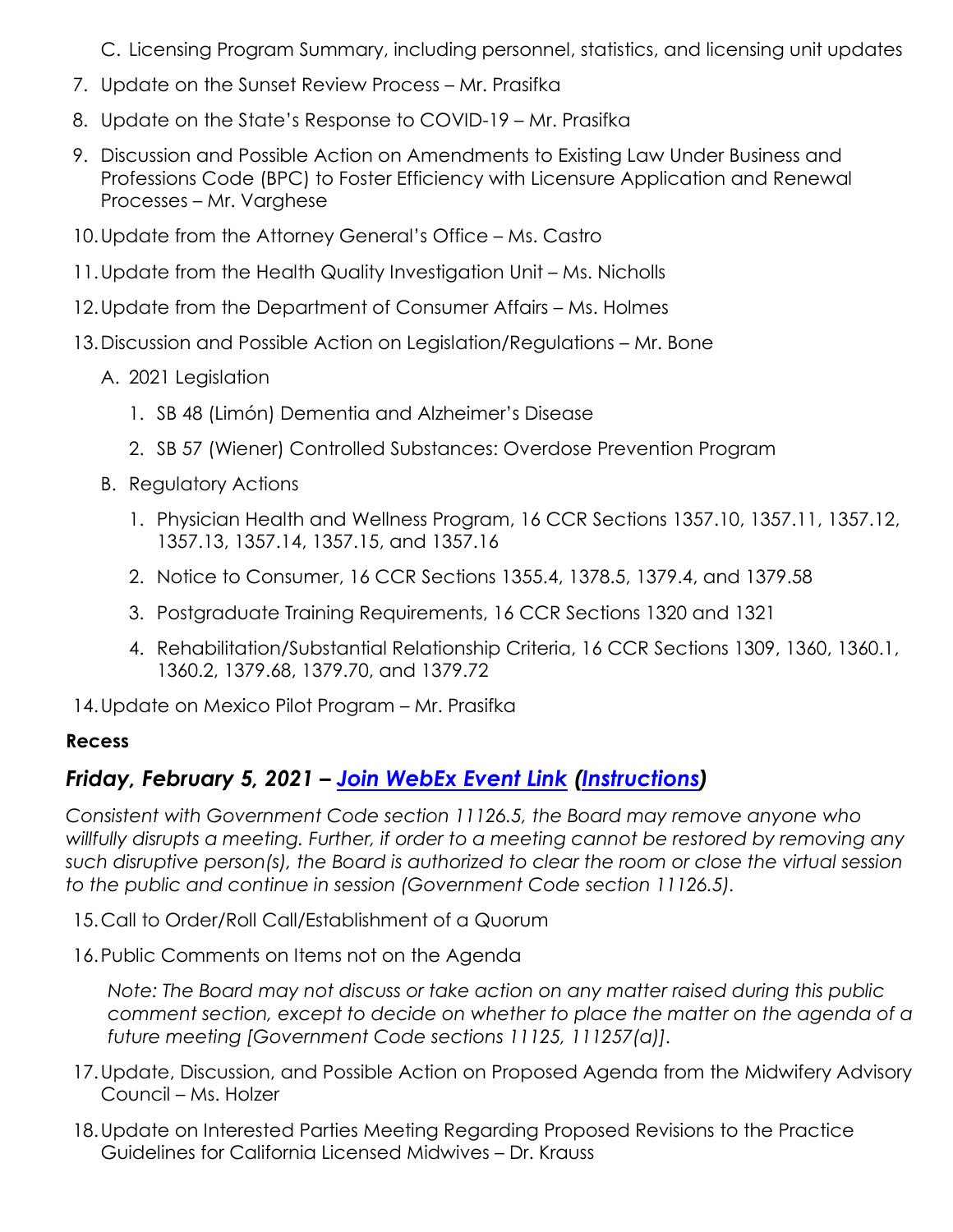- 19.Discussion and Possible Action on Recommendations from the Special Faculty Permit and Review Committee – Dr. GnanaDev
- 20.Discussion and Possible Action on Recommendations from the Application Review and Special Programs Committee – Ms. Lawson
- 21.Update on the Health Professions Education Foundation Dr. Hawkins and Dr. GnanaDev
- 22.Presentation on the Enforcement Process Ms. Jones
- 23.Update and Possible Action on Revising Guidelines for Prescribing Controlled Substances for Pain – Mr. Prasifka
- 24.Presentation from the Board of Registered Nursing on AB 890 Ms. Melby
- 25.Discussion and Possible Action on Implementation Plan for AB 890 Mr. Bone
- 26.Future Agenda Items
- *27.*Adjournment